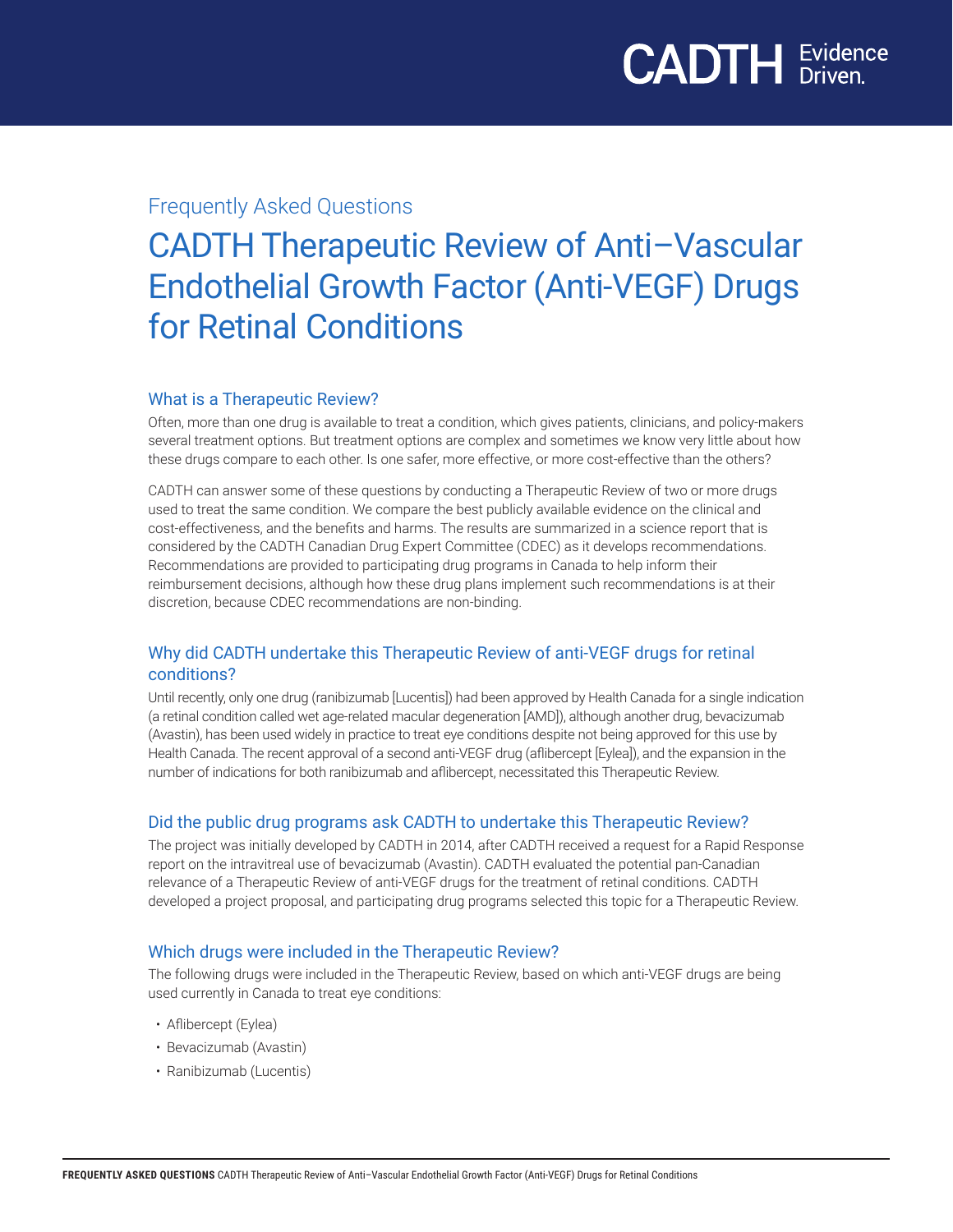

#### Why did CADTH include an off-label comparator (Avastin) in the Therapeutic Review?

CADTH consulted with federal, provincial, and territorial drug programs, as well as clinical experts, to determine the most relevant interventions and comparators. The inclusion of bevacizumab (Avastin) in the scope of the Therapeutic Review was determined to be relevant based on:

- the long-standing intravitreal use of bevacizumab (Avastin) for the treatment of some retinal conditions in Canada and internationally
- new scientific evidence, including the recent publication of independently funded studies (for example, by the National Institute of Health) and Cochrane reviews of bevacizumab (Avastin), which allowed CADTH to compare bevacizumab (Avastin) with drugs that have formal indications for the treatment of retinal conditions.

#### Is inclusion of an "off-label" comparator within the mandate of CADTH?

Yes, the inclusion of an off-label use comparator is within the mandate of CADTH. In June 2015, the CADTH Therapeutic Review Framework and Process was updated to include drugs with "evidence-based expanded use." This formalized the inclusion of relevant "off-label" treatments, which previously have been included in CADTH drug reviews where such treatments have been considered to be relevant.

#### Did CADTH review the safety concerns with Avastin in the absence of a Health Canada–approved indication?

Yes, safety-related outcomes were reviewed as part of our Therapeutic Review. As there is a dearth of high-quality clinical studies that have specifically addressed the relative safety of bevacizumab and other anti-VEGF drugs, in addition to a formal systematic review of the highest quality clinical evidence available, CADTH also undertook an assessment of the real-world safety of bevacizumab (Avastin) as a complement to the Therapeutic Review report. This evaluation included 17 observational studies and three systematic reviews of randomized controlled trials comparing bevacizumab (Avastin) with ranibizumab (Lucentis) and/ or aflibercept (Eylea) and focused on ophthalmic as well as cardiovascular complications.

#### Are the recommendations biased in favour of Avastin due to cost?

No. The recommendations are based on an objective, systematic review of the comparative clinical and economic evidence as well as an economic evaluation of the three anti-VEGF drugs included in the Therapeutic Review. The Therapeutic Review was an evidenced-based review that adhered to the highest methodological standards, to avoid any bias for or against any of the anti-VEGF drugs.

When developing the recommendations, CDEC took into account feedback from three ophthalmologists with expertise in the treatment of retinal conditions, who acted as advisers during the project. CDEC also considered input from patients and patient groups, as well as other stakeholders, such as drug manufacturers, individual clinicians, and Health Canada.

#### How will the recommendations be implemented?

Recommendations will be communicated to participating drug programs through the CADTH website. Jurisdictional drug programs will consider these recommendations and other factors when developing or updating their reimbursement policies on anti-VEGF drugs for the treatment of retinal conditions.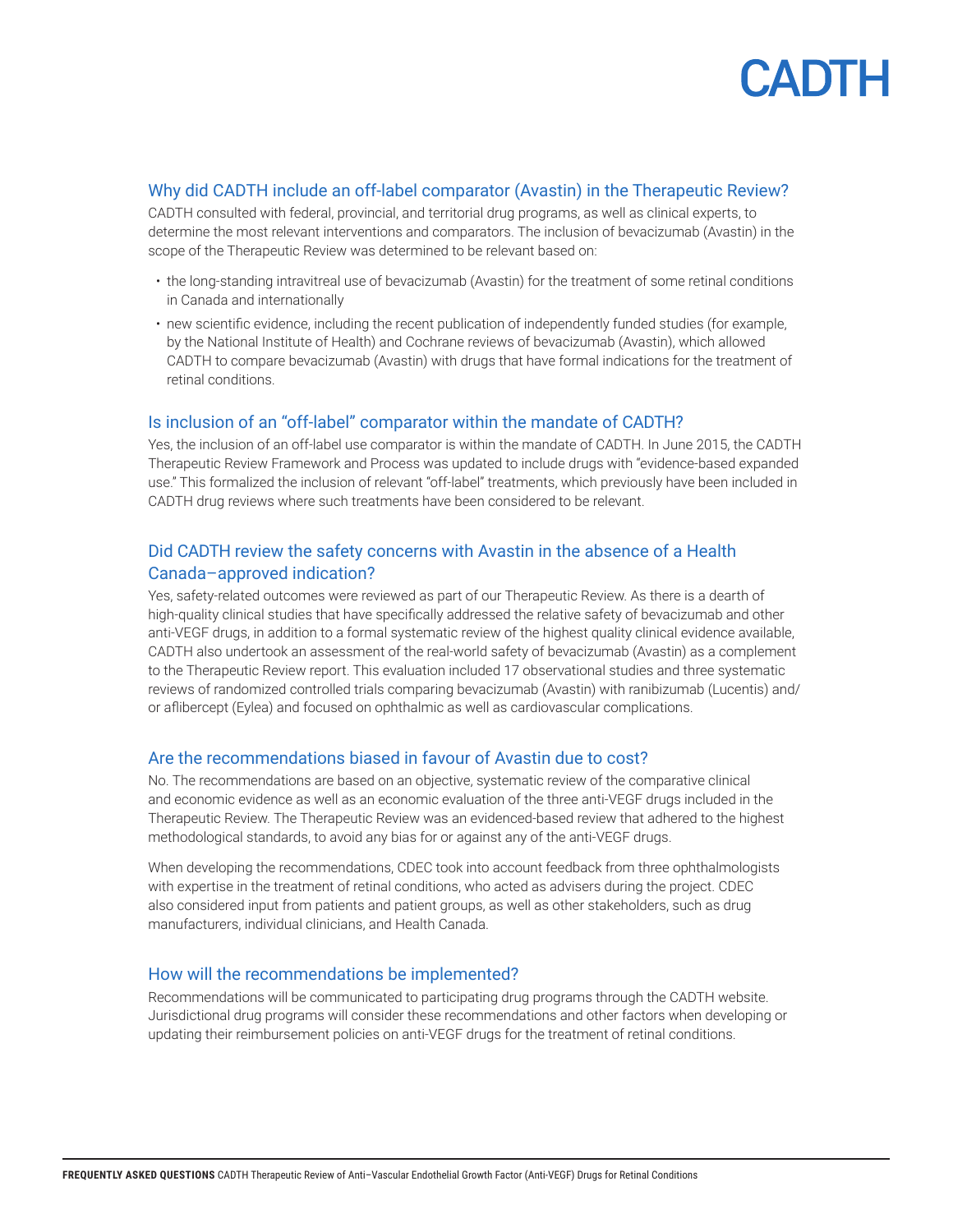

#### Is Avastin approved or licensed in any country for treatment of retinal conditions?

Yes. On September 1, 2015, France's national medicines regulator (l'Agence nationale de sécurité du médicament [ANSM]) granted a temporary authorization for use of bevacizumab (Avastin) for the treatment of wet AMD. The temporary authorization allows ANSM to recommend bevacizumab (Avastin) for indications that are not included within its regulatory approved use(s).

### What about the decision in the UK stating that Avastin is unlicensed for wet AMD and that setting a policy for its routine use based on cost alone wouldn't be prudent?

The decision in the UK was to not allow for an alternative treatment (bevacizumab, Avastin) to be used in an unlicensed population based on cost alone. This is due to a bureaucratic impasse in the UK: the National Institute for Health and Care Excellence (NICE) is unable to carry out a full appraisal of bevacizumab (Avastin) without the approval of the UK Department of Health, which has said that an appraisal is not necessary because an alternative licensed therapy is already available. Therefore, in the UK, there has been no complete appraisal of the clinical evidence that would determine the cost-effectiveness of bevacizumab (Avastin) when used in patients with wet AMD. Interestingly, an assessment of the safety of intravitreal injection of bevacizumab (Avastin) by NICE (not limited to patients with a specific retinal condition such as AMD) did not reveal any major differences between the harms associated with bevacizumab (Avastin) compared with those seen in patients treated with ranibizumab (Lucentis). The cost of bevacizumab (Avastin) was one consideration that was assessed in the CADTH Therapeutic Review, in addition to its relative clinical effectiveness and safety versus other anti-VEGF drugs administered intravitreally for the treatment of retinal conditions.